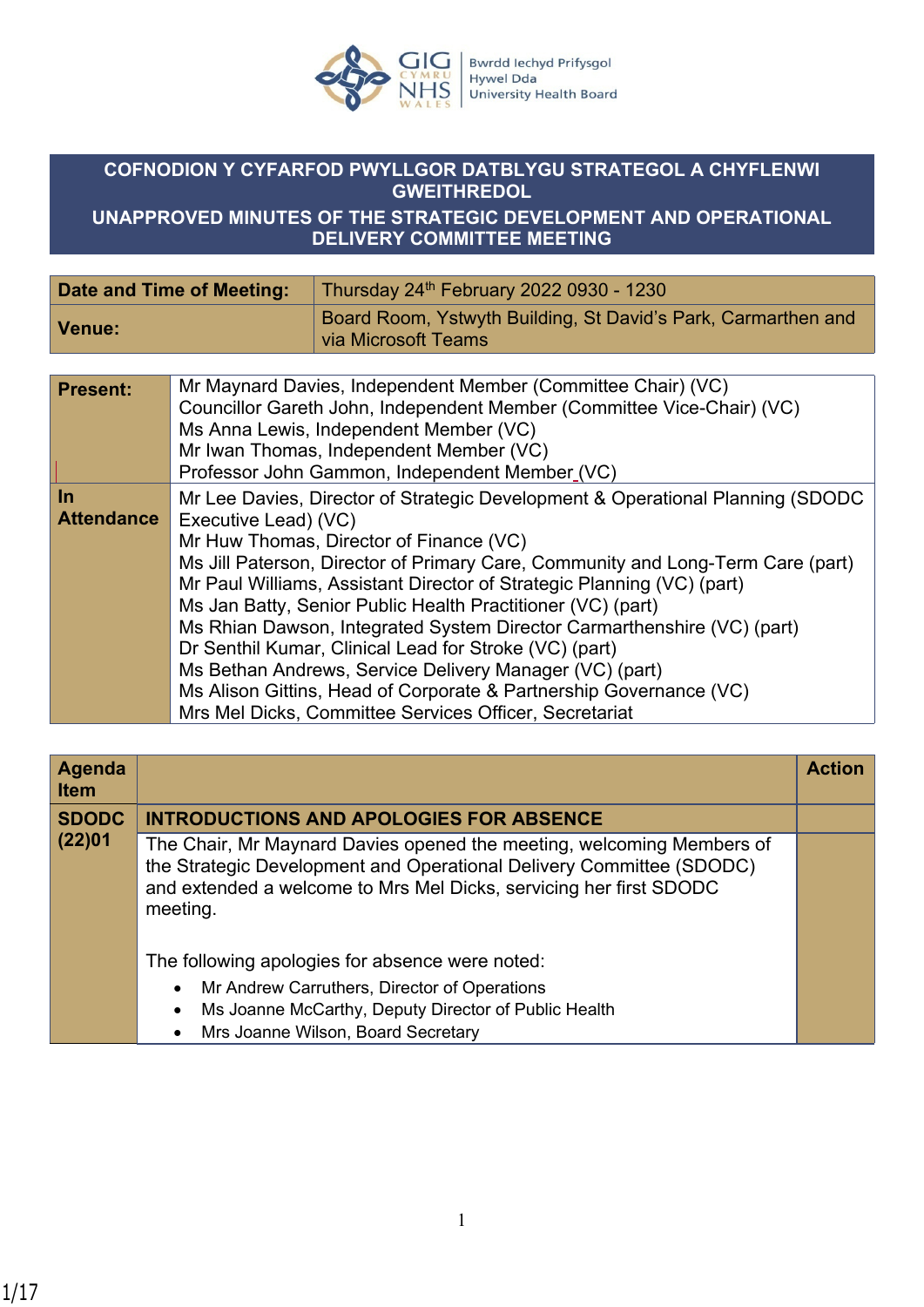| <b>SDODC</b> | <b>DECLARATIONS OF INTEREST</b>                                                       |  |
|--------------|---------------------------------------------------------------------------------------|--|
| (22)02       | Mr Iwan Thomas declared an interest in agenda item SDODC (22)14 PSBs                  |  |
|              | <b>Well-Being Assessments, as a Member of Pembrokeshire Public Services</b><br>Board. |  |
|              |                                                                                       |  |

| <b>SDODC</b><br>(22)03 | MINUTES AND MATTERS ARISING FROM MEETING HELD ON 15TH<br><b>DECEMBER 2021</b>                                                                |  |
|------------------------|----------------------------------------------------------------------------------------------------------------------------------------------|--|
|                        | RESOLVED – that the minutes of the SDODC meeting held on 15 <sup>th</sup><br>December 2021 be APPROVED as an accurate record of proceedings. |  |

|        | SDODC   TABLE OF ACTIONS FROM MEETING HELD ON 15TH DECEMBER 2021                                                                                                                                                                                                                                                                                                   |           |
|--------|--------------------------------------------------------------------------------------------------------------------------------------------------------------------------------------------------------------------------------------------------------------------------------------------------------------------------------------------------------------------|-----------|
| (22)04 | An update was provided on the Table of Actions from the meeting held on 15 <sup>th</sup><br>December 2021. Confirmation was received that all actions have been<br>progressed. It was noted that SDODC (21)53 Planning Objectives Update<br>has been forward planned to the 28 <sup>th</sup> April SDODC meeting with Professor<br>Philip Kloer invited to attend. | <b>MD</b> |
|        |                                                                                                                                                                                                                                                                                                                                                                    |           |

| <b>SDODC</b> | <b>INTEGRATED PERFORMANCE ASSURANCE REPORT</b>                                                                                                                                                                                                                                                                                                                                                                                                                                                                                                                                                                                                                                                                                |  |
|--------------|-------------------------------------------------------------------------------------------------------------------------------------------------------------------------------------------------------------------------------------------------------------------------------------------------------------------------------------------------------------------------------------------------------------------------------------------------------------------------------------------------------------------------------------------------------------------------------------------------------------------------------------------------------------------------------------------------------------------------------|--|
| (22)05       | Mr Huw Thomas presented the Integrated Performance Assurance Report<br>(IPAR) and canvassed Members for their views on the changes proposed to<br>the way the rapidly growing data will be presented going forward, advising<br>that future reports will mainly focus on the challenges faced. Mr Thomas<br>confirmed that Members will still have the ability to access the full data and<br>measures via a Power BI dashboard, with links provided within the report.                                                                                                                                                                                                                                                       |  |
|              | Members confirmed their satisfaction to receive a shorter report, to include<br>the key risks impacting performance table, and to interrogate the Power BI<br>dashboard for any further detail required.                                                                                                                                                                                                                                                                                                                                                                                                                                                                                                                      |  |
|              | Mr Thomas drew Member's attention to the 5 key risks impacting current<br>performance, highlighting the new risk concerning ambulance delays<br>previously reported to Board. Mr Thomas asked Members to note the<br>increasing patient acuity and highlighted the cost implications and challenges<br>faced at this stage due to the significant uplift required.                                                                                                                                                                                                                                                                                                                                                            |  |
|              | Noting that some elements of this report are rigorously scrutinised at a range<br>of Committees, particularly the People, Organisational Development & Culture<br>Committee (PODCC) for those relating to staff shortages, Professor Gammon<br>enquired whether there is an opportunity to streamline reporting, where<br>appropriate, to alleviate duplication. Mr Thomas agreed, advising that further<br>refining of the reporting may be required at individual Committees. The Chair<br>advised that although SDODC should not be scrutinising performance data<br>aligned to other Committees, in the case of staff shortages it is helpful to<br>present this to SDODC given its impact on a number of other measures. |  |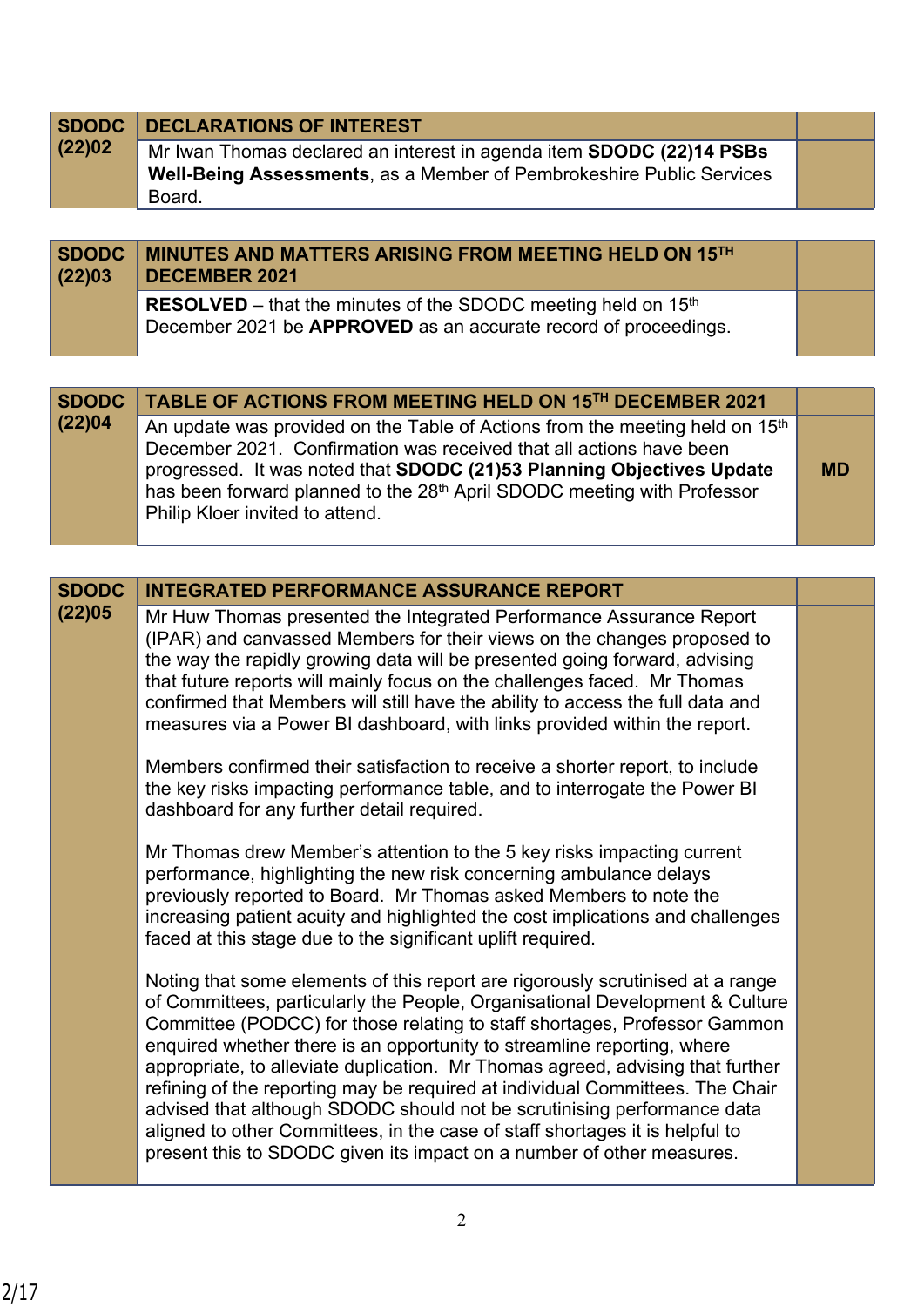Mr Thomas commented that Family Liaison Officers are now being used to measure Patient Reported Outcome Measures (PROMs) for those in the acute setting, and that consideration could be given to how this could supplement performance measures to create a better link with quality and performance.

Ms Anna Lewis suggested subject-specific performance tends to be considered at Quality, Safety & Experience Committee, with further work to undertake from a quality and safety perspective to ensure a standard set of measures are routinely scrutinised at these meetings and enquired whether there is a standardised internal escalation process to distinguish between normal and expected degrees of deterioration in performance. Ms Lewis added that whilst Committees may receive an explanation of what is impacting on performance, Members are not necessarily sighted on the actions to deliver improvement. Mr Thomas agreed that in the absence of a standardised escalation procedure given that the process is currently more nuanced than this, it would be useful to explore this point further welcoming a more detailed conversation with Ms Lewis outside of the Committee meeting.

Mr Thomas confirmed that further discussion would be held on this at the 11<sup>th</sup> March 2022 Board Seminar and the 31<sup>st</sup> March 2022 Public Board, and while the intention would be to retain the IPAR as an integrated report, use would also be made of the Board Assurance Framework (BAF), supplemented with the key metrics involved.

Councillor Gareth John expressed concern at the declining measures within Mental Health, the challenges faced in terms of increasing demand, and the lack of staffing due to recruitment issues coupled with Estates issues. The Chair confirmed that these concerns would be escalated through the Committee's update report to Board.

The Chair requested further detail on the changes in COVID-19 figures, enquiring how much of the decrease is due to the absence of testing. Mr Lee Davies suggested the best proxy for this would be the Health Board's own staff absence position which has improved over recent weeks with notably fewer related absences.

Mr Thomas drew Members' attention to the accompanying Benchmarking Report undertaken by the HB's Performance Manager, charting the performance of other Health Boards across Wales to identify how HDdUHB's performance compares with its peers and to inform the scale of Hywel Dda's recovery challenge. Members commended the helpful document and the interesting insights brought with it.

*Ms Jill Paterson joined the Committee meeting.*

Mr Thomas reminded Members that this report links to previous Committee discussions and highlighted the waiting times relating to children and young people for a neurodevelopment assessment, and the waiting times relating to **HT/AL**

**MD**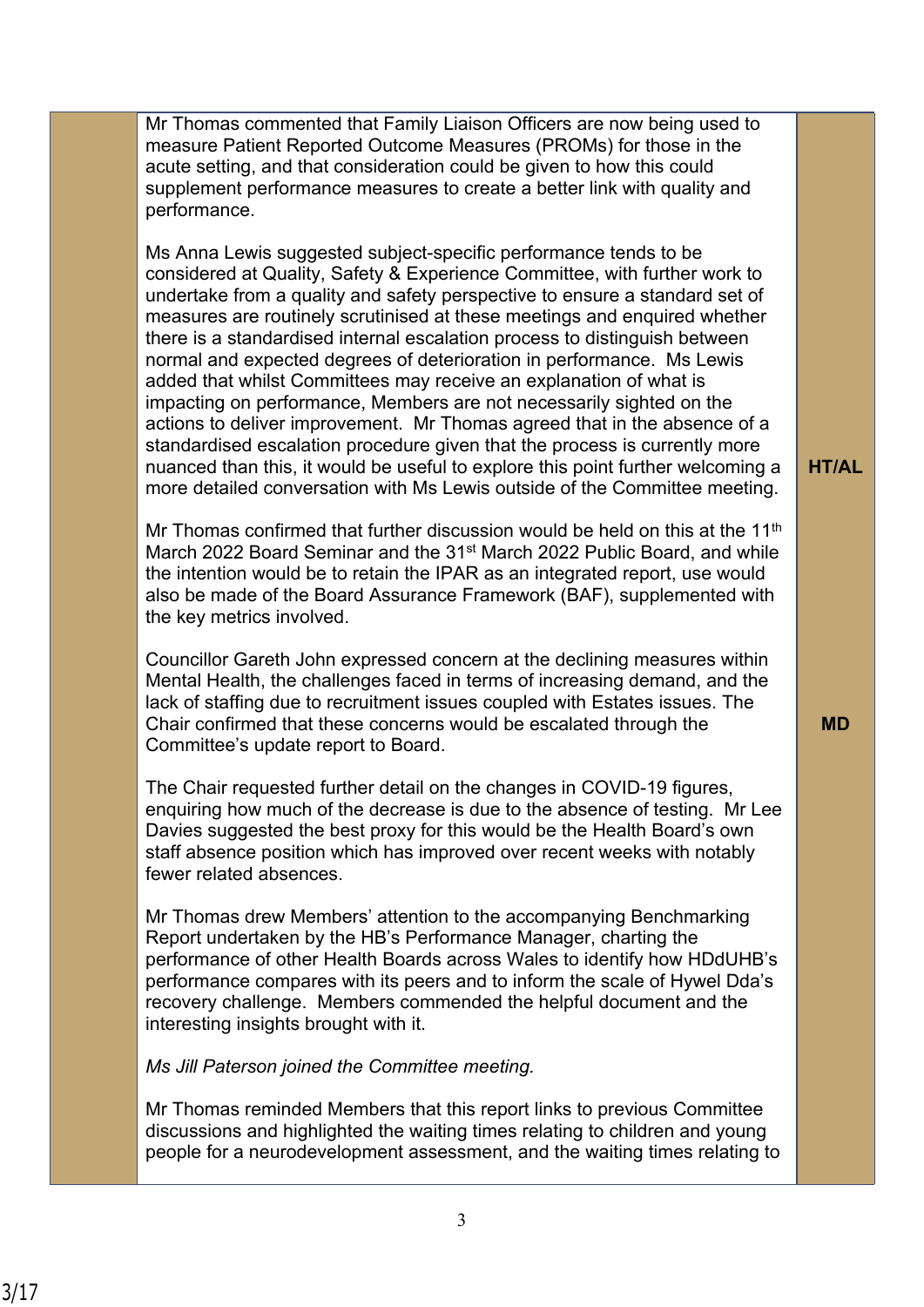| adults for a psychological therapy, where the data shows other Health Boards<br>are performing better in comparison.                                                                                                                                                                                                                                                                                                                                                                                                                                                                      |           |
|-------------------------------------------------------------------------------------------------------------------------------------------------------------------------------------------------------------------------------------------------------------------------------------------------------------------------------------------------------------------------------------------------------------------------------------------------------------------------------------------------------------------------------------------------------------------------------------------|-----------|
| The Chair enquired whether discussions could be held with neighbouring<br>Health Boards to establish what they may be doing differently to consistently<br>hit the targets involved. Mr Thomas agreed that there is learning that could<br>be taken from this.                                                                                                                                                                                                                                                                                                                            |           |
| Prof. Gammon commended the helpful report and enquired how it could be<br>used to focus the Health Board's recovery. Mr Thomas advised that the<br>report would be discussed at the next Executive Team meeting and presented<br>to the extra-ordinary Board Seminar meeting on 11 <sup>th</sup> March 2022 for a wider<br>response.                                                                                                                                                                                                                                                      |           |
| Ms Jill Paterson informed Members of the newly established Senior<br>Operational Business Meeting, chaired jointly by herself and Mr Andrew<br>Carruthers, with representation from all senior leads for operational services<br>across the Health Board including primary and community care. This group<br>would be considering performance, risks and challenges, and will be the<br>appropriate forum for this discussion to take place, with relevant leads<br>developing action plans to ensure improvements in their areas and to feed<br>this up to Executive Team and elsewhere. |           |
| Mr Iwan Thomas also commended the report as a valuable tool and enquired<br>whether discussions are needed with Digital Health and Care Wales (DHCW)<br>to build on and support this work on a more regular basis for the benefit of all.<br>Mr Thomas undertook to raise in discussion with DHCW the potential for their<br>support to produce a similar report for Wales on a bi-annual basis.                                                                                                                                                                                          | <b>HT</b> |
| In summary, Members acknowledged the value and benefit of the report and<br>noted it would be presented to Board Seminar on 11 <sup>th</sup> March 2022 for a<br>discussion on how the information could best be used going forward.<br>Members requested an update at the Committee meeting in April 2022 on any<br>actions emanating from this.                                                                                                                                                                                                                                         | <b>HT</b> |
| The Chair conveyed the thanks of the Committee to Ms Tracy Price,<br>Performance Manager, for the valuable and insightful report.                                                                                                                                                                                                                                                                                                                                                                                                                                                         |           |
| The Strategic Development & Operational Delivery Committee CONSIDERED<br>the Performance Update Report - Month 10 2021/22, and RAISED any<br>issues arising, including issues that needed to be escalated to the January<br>2022 Public Board meeting.                                                                                                                                                                                                                                                                                                                                    |           |
|                                                                                                                                                                                                                                                                                                                                                                                                                                                                                                                                                                                           |           |

|        | <b>SDODC   PLANNED CARE RECOVERY</b>                                      |  |
|--------|---------------------------------------------------------------------------|--|
| (22)06 | The Committee received a presentation on Planned Care Recovery            |  |
|        | highlighting the potential unreferred backlog and its impact on recovery  |  |
|        | planning within HDdUHB. Mr Davies advised that the slides demonstrate the |  |
|        | analysis that has recently been completed and shared with Members the     |  |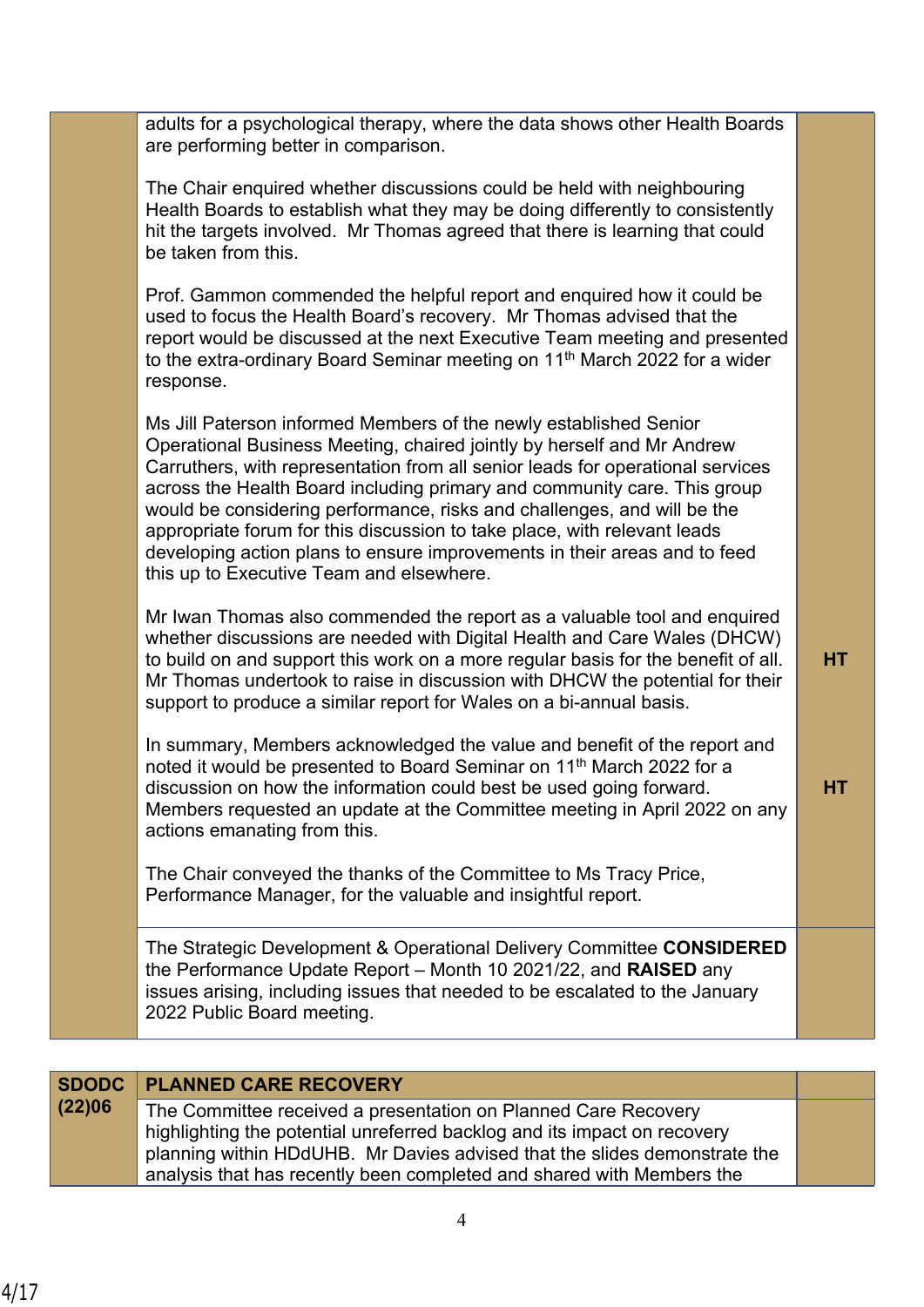current challenges within waiting list management. Mr Davies provided a comprehensive update on the complex piece of work that has been undertaken in conjunction with Lightfoot to consider historical trends of activity, to more accurately assess the total back-log within planned care activity which had necessarily significantly reduced from the start of the COVID-19 pandemic in March 2020.

Mr Davies further advised that on the assumption that population health need has not changed over the past two years, to achieve an assessment of the true backlog will mean adding those previously on waiting lists prior to the pandemic to those newly added to waiting lists over the past two years, and critically, the demand that had not been referred during the past two years for a variety of reasons. Mr Davies advised that work is being undertaken at specialty levels to understand the size of the current backlog and the plans that will be needed to address this over a period of time.

The recovery planning process will also need to take into account current capacity constraints in workforce, finance and infrastructure and Mr Davies informed Members of work ongoing with Lightfoot to consider how capacity could be increased together with considering options for service redesign.

Mr Davies shared a number of scenario examples to provide Members with a clearer understanding, particularly of the timeframes for recovery involved. If joint replacement activity was to be increased to 20% above pre-Covid levels, for example, the likelihood is that it may still be the end of the decade before recovery could be fully achieved. Mr Davies added that a 40% above pre-Covid levels may still take the Health Board 3 to 4 years to recover.

Mr Davies commented that the scale of the pandemic's impact is not unique to HDdUHB and this benchmarking information enables more informed discussions both internally and externally, particularly with Welsh Government (WG), on the plans that are needed to be put in place and the scale of the investment required. Mr Davies added that a further report could be presented to the Committee on the realistic level of activity reinstatement that could be achieved.

The key conclusions from this work are to increase capacity and activity and review old pathways and models of care to use as a catalyst for the Health Board's transformation agenda, whilst ensuring the public are engaged on this and patients supported as they face longer waits.

Ms Lewis suggested that the resilience of planned care must be closely linked to the unplanned care pathway and Mr Davies agreed it is impossible to separate the two and that both aspects need to be considered in parallel. The current pressures on emergency care are frustrating plans to increase capacity within planned care, therefore a system needs to be constructed that is better in balance, recognising that it is the teams that are supporting individuals on a daily basis i.e., primary and community care, that are seeing the biggest impact.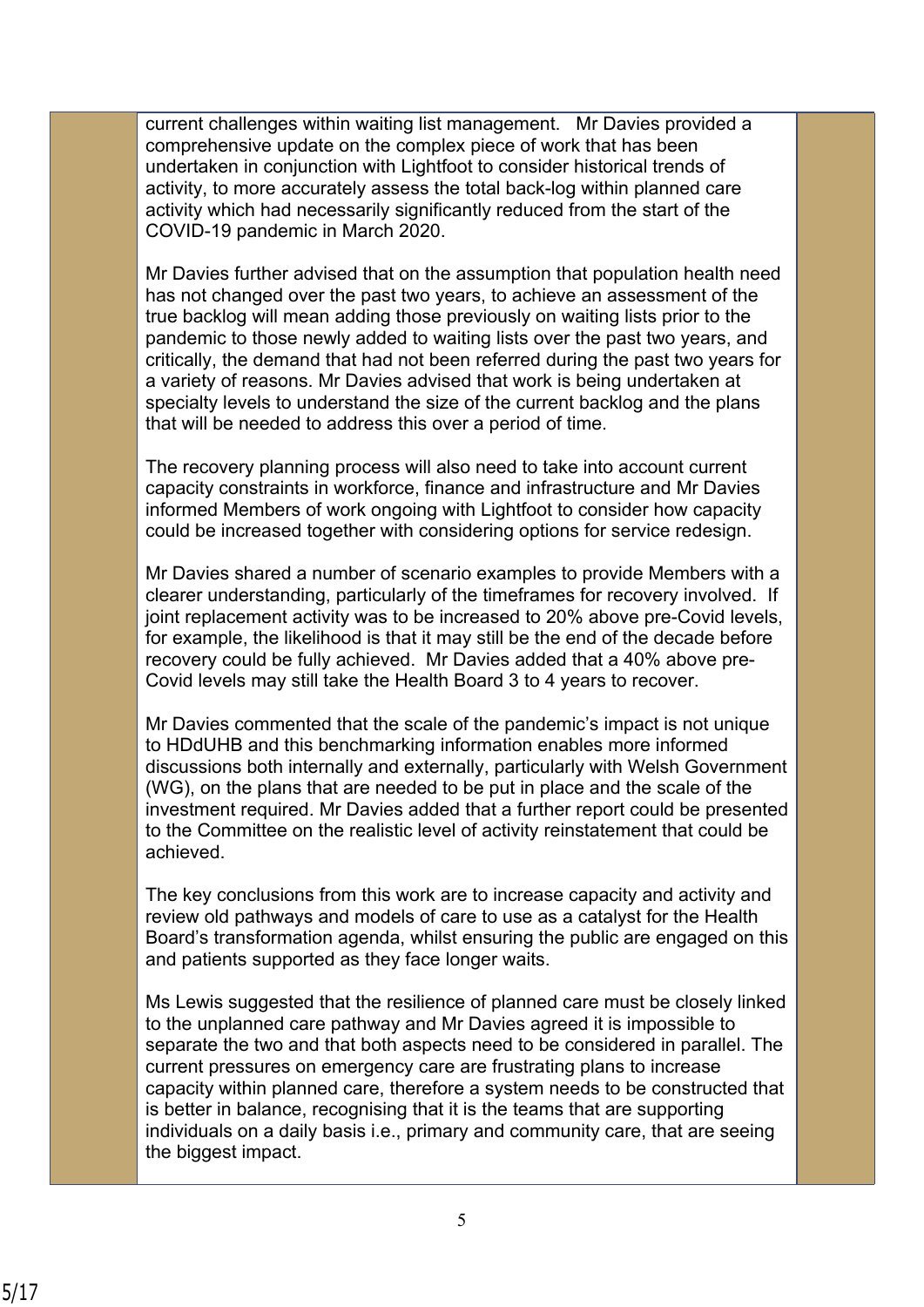Members thanked Mr Davies for the presentation and the detailed explanation of the slides.

The Strategic Development & Operational Delivery Committee discussed and **NOTED** the Planned Care Recovery presentation.

| <b>SDODC</b><br>(22)07 | DEVELOPING THE IMTP FOR THE PERIOD 2022/23 - 2024/25                                                                                                                                                                                                                                                                                                                                                                                                                                                                                                                                     |  |
|------------------------|------------------------------------------------------------------------------------------------------------------------------------------------------------------------------------------------------------------------------------------------------------------------------------------------------------------------------------------------------------------------------------------------------------------------------------------------------------------------------------------------------------------------------------------------------------------------------------------|--|
|                        | The Committee received the IMTP report for the period 2022/23 - 2024/25<br>setting out the milestones and actions to be taken over the next 1 to 3 years<br>in order to progress the Health Board's strategy.                                                                                                                                                                                                                                                                                                                                                                            |  |
|                        | Mr Davies provided a brief overview of the IMTP, reminding Members it had<br>been discussed in detail at the most recent Board Seminar, with the next<br>iteration to be presented at the extraordinary Board Seminar on 11 <sup>th</sup> March<br>2022. Mr Davies explained that an Accountable Officer letter would be<br>submitted to WG on 28 <sup>th</sup> February 2022, to advise that while the Health Board<br>cannot currently submit a balanced IMTP, a draft plan with an interim budget<br>will be submitted with a view to submitting an approvable IMTP in the<br>summer. |  |
|                        | Members requested clarity on whether the failure to submit an IMTP would<br>breach the Health Board's statutory duty under the Finance (Wales) Act 2014,<br>and thereby influence HDdUHB's escalation status. Mr Davies advised of his<br>understanding that the Health Board's current status is unlikely to be<br>escalated further due to this. Ms Lewis confirmed that WG retains a level of<br>confidence in the Health Board and that WG had been supportive of<br>HDdUHB's proposed approach at their recent review meeting.                                                      |  |
|                        | The Strategic Development & Operational Delivery Committee NOTED the<br>steps being taken to develop an Integrated Medium-Term Plan for HDdUHB<br>for the three year period 2022/25.                                                                                                                                                                                                                                                                                                                                                                                                     |  |

| <b>SDODC</b><br>(22)08 | A HEALTHIER MID AND WEST WALES PROGRAMME BUSINESS CASE                                                                                                                                                                                                                                                                                                                                                                           |  |
|------------------------|----------------------------------------------------------------------------------------------------------------------------------------------------------------------------------------------------------------------------------------------------------------------------------------------------------------------------------------------------------------------------------------------------------------------------------|--|
|                        | The Committee received the Healthier Mid and West Wales Programme<br>Business Case (PBC) based on the version approved at the January 2022<br>Public Board meeting.                                                                                                                                                                                                                                                              |  |
|                        | Mr Davies reminded Members that following discussion at Public Board, the<br>PBC had been referred back to SDODC for oversight. Mr Davies confirmed<br>that the minor changes suggested at Board had been reflected in the final<br>PBC submission to WG. Early indications from WG is that formal feedback<br>may be received during the next few weeks, in which case an update will be<br>provided to the next SDODC meeting. |  |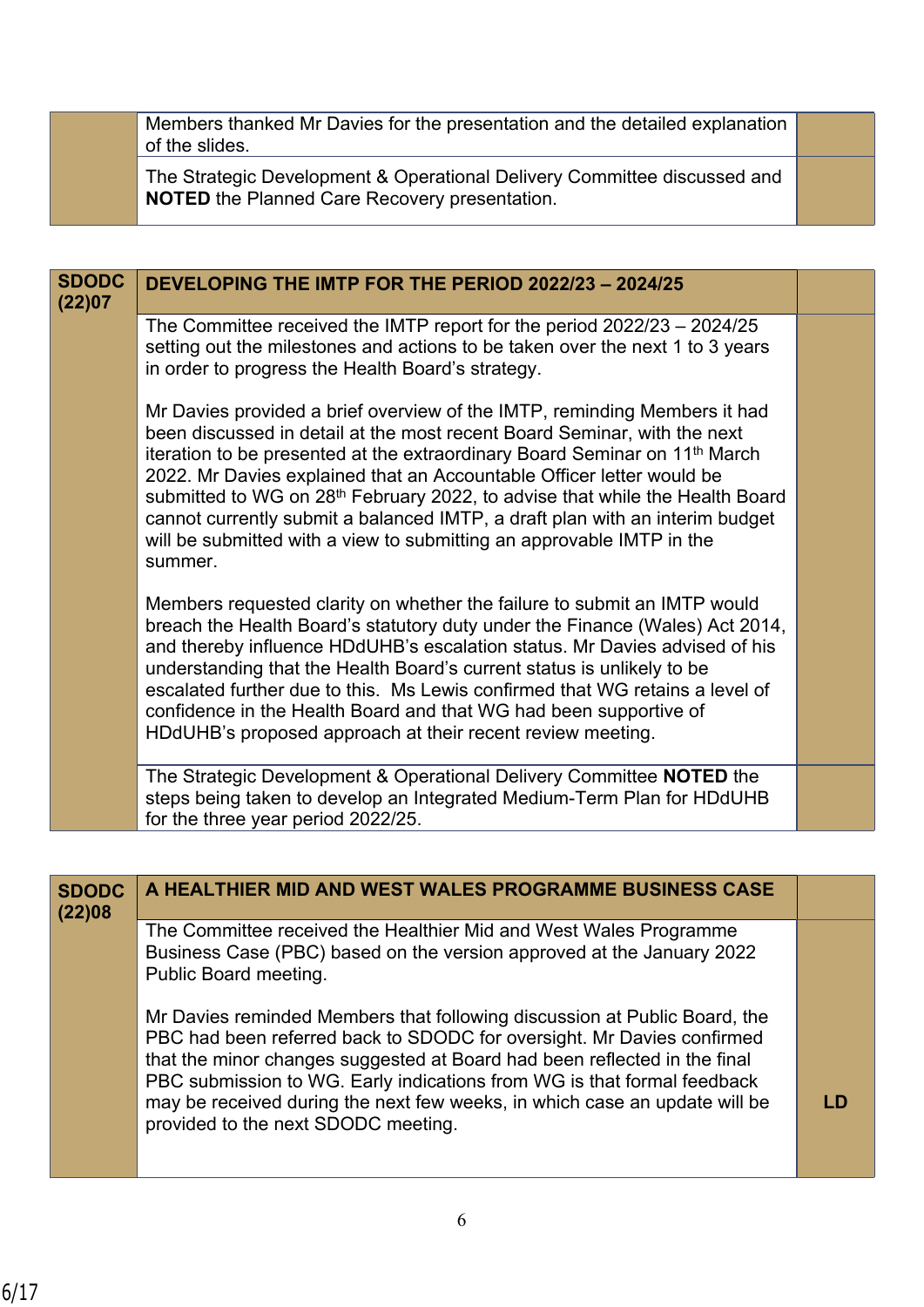|              | Members suggested engagement with local representatives including town<br>and community Councillors may prove useful as they play a critical part within<br>communities and have an understanding of what the proposal means in<br>reality for their constituents.<br>Mr Davies confirmed that no further letters of support from partners have                                                                                                                                                                                                                                                                                                         | <b>LD</b> |
|--------------|---------------------------------------------------------------------------------------------------------------------------------------------------------------------------------------------------------------------------------------------------------------------------------------------------------------------------------------------------------------------------------------------------------------------------------------------------------------------------------------------------------------------------------------------------------------------------------------------------------------------------------------------------------|-----------|
|              | been received since writing the report, although every opportunity is being<br>taken to explain the rationale behind the Health Board's proposals.                                                                                                                                                                                                                                                                                                                                                                                                                                                                                                      |           |
|              | Mr Davies agreed to share the final PBC with Members following the<br>Committee meeting.                                                                                                                                                                                                                                                                                                                                                                                                                                                                                                                                                                | <b>LD</b> |
|              | The Strategic Development & Operational Delivery Committee:<br>NOTED Board approval of the Programme Business Case (PBC) in<br>support of the implementation of the UHB's Health & Care Strategy, 'A<br>Healthier Mid and West Wales: Our future generations living well' on<br>27th January 2022.<br><b>NOTED</b> the Programme Business Case submission to Welsh<br>$\bullet$<br>Government on 1st February 2022 including the minor strengthening of<br>amendments following discussion at Board.<br>NOTED the on-going work in relation to the programme and that<br>contact is awaited from WG in relation to the scrutiny process for the<br>PBC. |           |
|              | Ms Jan Batty, Ms Bethan Andrews and Dr Senthil Kumar joined the<br>Committee meeting.                                                                                                                                                                                                                                                                                                                                                                                                                                                                                                                                                                   |           |
|              |                                                                                                                                                                                                                                                                                                                                                                                                                                                                                                                                                                                                                                                         |           |
| <b>SDODC</b> | <b>STROKE SERVICE RE-DESIGN</b>                                                                                                                                                                                                                                                                                                                                                                                                                                                                                                                                                                                                                         |           |
| (22)09       | The Chair welcomed Ms Jan Batty and Ms Bethan Andrews and also Dr<br>Senthil Kumar, Clinical Lead for Stroke, to the Committee meeting.                                                                                                                                                                                                                                                                                                                                                                                                                                                                                                                 |           |

Ms Bethan Andrews presented the Stroke Service Re-design report to Members advising that a regional review of stroke services had commenced prior to the COVID-19 pandemic to consider the short, medium and long-term pathways and flows for stroke care as the current service model spanning four acute sites is not considered sustainable. However, work streams were paused due to the pandemic to allow staff to focus on the challenges of service delivery.

Ms Andrews advised that over recent months, discussions with Swansea Bay University Health Board (SBUHB) have re-commenced in relation to the Stroke re-design programme, however SBUHB has now advised that they are no longer able to support HDdUHB patients in their initial Hyper Acute Stroke Unit (HASU) plans at Morriston Hospital due to their own challenges and pressures. In view of this change in direction, workforce sustainability concerns, geography and the inability to make major changes to Withybush General Hospital (WGH) and Bronglais General Hospital (BGH) until the new Planned and Urgent Care hospital has been developed, HDdUHB's Executive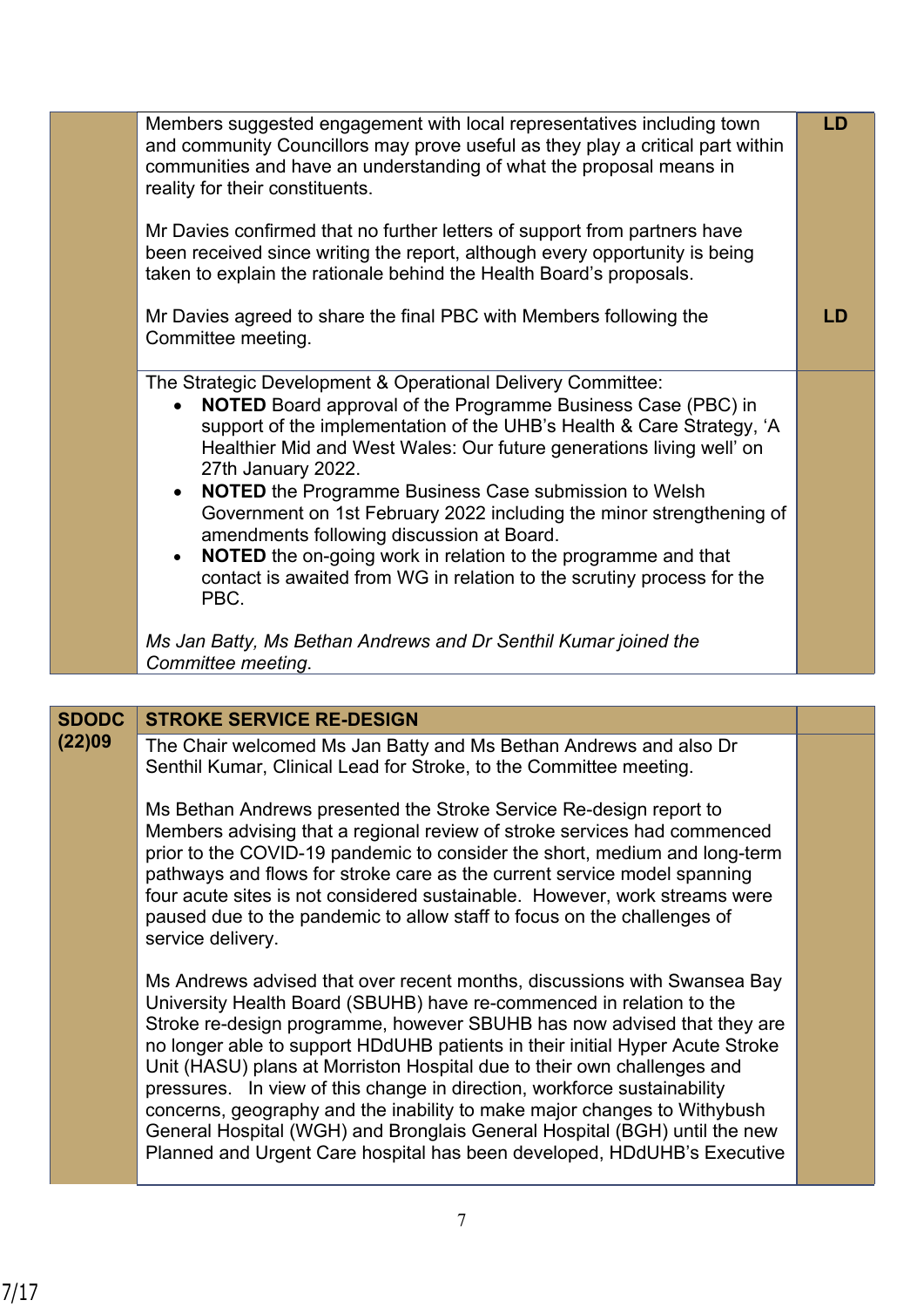| Team has approved that the initial focus for the reinstatement of the Stroke<br>Services Re-design Programme will be on Carmarthenshire stroke services.<br>Whilst acknowledging that HDdUHB's current service model, spanning four<br>acute sites is not sustainable nor able to meet required clinical standards,<br>especially from a staffing perspective, Dr Senthil Kumar confirmed that the<br>dedicated multidisciplinary team in place strives to provide the best care it can<br>despite these constraints.<br>Dr Kumar advised that the short to medium term medical staffing<br>sustainability concerns for Glangwili General Hospital (GGH), which relies on<br>a single-handed clinician, underpins the rationale for the focus for<br>Carmarthenshire.<br>Members acknowledged the concerning position, particularly coupled with the<br>challenge of performance disparity across the Health Board's acute sites, with<br>some units performing well in certain areas of stroke care compared to others.<br>It was suggested that a need now to re-design HDdUHB's stroke services due<br>to SBUHB's lack of ability to support Hywel Dda patients is an unacceptable<br>position for the Health Board to find itself in and that the situation should be<br>discussed further as partnership working with SBUHB will be key to both the<br>long-term and short-term strategy.<br>Members suggested high level Executive to Executive discussions continue<br><b>MD</b><br>as part of 'A Regional Collaboration for Health' (ARCH) and for this matter to<br>be escalated to Board through the Committee Update Report.<br>Ms Andrews confirmed that negotiations remain ongoing with SBUHB and<br>Mr Davies suggested further discussions with Professor Philip Kloer and Ms<br>Alison Shakeshaft to agree medium and long-term outcomes prior to further<br>negotiations with SBUHB.<br>The Chair thanked Dr Kumar and asked that these thanks be passed on to<br>the clinical staff involved on behalf of the Committee.<br>Ms Andrews and Dr Kumar left the Committee meeting.<br>Ms Rhian Dawson joined the Committee meeting.<br>The Strategic Development & Operational Delivery Committee NOTED the<br>content of the Stroke Service Re-design report. |  |  |
|--------------------------------------------------------------------------------------------------------------------------------------------------------------------------------------------------------------------------------------------------------------------------------------------------------------------------------------------------------------------------------------------------------------------------------------------------------------------------------------------------------------------------------------------------------------------------------------------------------------------------------------------------------------------------------------------------------------------------------------------------------------------------------------------------------------------------------------------------------------------------------------------------------------------------------------------------------------------------------------------------------------------------------------------------------------------------------------------------------------------------------------------------------------------------------------------------------------------------------------------------------------------------------------------------------------------------------------------------------------------------------------------------------------------------------------------------------------------------------------------------------------------------------------------------------------------------------------------------------------------------------------------------------------------------------------------------------------------------------------------------------------------------------------------------------------------------------------------------------------------------------------------------------------------------------------------------------------------------------------------------------------------------------------------------------------------------------------------------------------------------------------------------------------------------------------------------------------------------------------------------------------------------------|--|--|
|                                                                                                                                                                                                                                                                                                                                                                                                                                                                                                                                                                                                                                                                                                                                                                                                                                                                                                                                                                                                                                                                                                                                                                                                                                                                                                                                                                                                                                                                                                                                                                                                                                                                                                                                                                                                                                                                                                                                                                                                                                                                                                                                                                                                                                                                                |  |  |
|                                                                                                                                                                                                                                                                                                                                                                                                                                                                                                                                                                                                                                                                                                                                                                                                                                                                                                                                                                                                                                                                                                                                                                                                                                                                                                                                                                                                                                                                                                                                                                                                                                                                                                                                                                                                                                                                                                                                                                                                                                                                                                                                                                                                                                                                                |  |  |
|                                                                                                                                                                                                                                                                                                                                                                                                                                                                                                                                                                                                                                                                                                                                                                                                                                                                                                                                                                                                                                                                                                                                                                                                                                                                                                                                                                                                                                                                                                                                                                                                                                                                                                                                                                                                                                                                                                                                                                                                                                                                                                                                                                                                                                                                                |  |  |
|                                                                                                                                                                                                                                                                                                                                                                                                                                                                                                                                                                                                                                                                                                                                                                                                                                                                                                                                                                                                                                                                                                                                                                                                                                                                                                                                                                                                                                                                                                                                                                                                                                                                                                                                                                                                                                                                                                                                                                                                                                                                                                                                                                                                                                                                                |  |  |
|                                                                                                                                                                                                                                                                                                                                                                                                                                                                                                                                                                                                                                                                                                                                                                                                                                                                                                                                                                                                                                                                                                                                                                                                                                                                                                                                                                                                                                                                                                                                                                                                                                                                                                                                                                                                                                                                                                                                                                                                                                                                                                                                                                                                                                                                                |  |  |
|                                                                                                                                                                                                                                                                                                                                                                                                                                                                                                                                                                                                                                                                                                                                                                                                                                                                                                                                                                                                                                                                                                                                                                                                                                                                                                                                                                                                                                                                                                                                                                                                                                                                                                                                                                                                                                                                                                                                                                                                                                                                                                                                                                                                                                                                                |  |  |
|                                                                                                                                                                                                                                                                                                                                                                                                                                                                                                                                                                                                                                                                                                                                                                                                                                                                                                                                                                                                                                                                                                                                                                                                                                                                                                                                                                                                                                                                                                                                                                                                                                                                                                                                                                                                                                                                                                                                                                                                                                                                                                                                                                                                                                                                                |  |  |
|                                                                                                                                                                                                                                                                                                                                                                                                                                                                                                                                                                                                                                                                                                                                                                                                                                                                                                                                                                                                                                                                                                                                                                                                                                                                                                                                                                                                                                                                                                                                                                                                                                                                                                                                                                                                                                                                                                                                                                                                                                                                                                                                                                                                                                                                                |  |  |
|                                                                                                                                                                                                                                                                                                                                                                                                                                                                                                                                                                                                                                                                                                                                                                                                                                                                                                                                                                                                                                                                                                                                                                                                                                                                                                                                                                                                                                                                                                                                                                                                                                                                                                                                                                                                                                                                                                                                                                                                                                                                                                                                                                                                                                                                                |  |  |
|                                                                                                                                                                                                                                                                                                                                                                                                                                                                                                                                                                                                                                                                                                                                                                                                                                                                                                                                                                                                                                                                                                                                                                                                                                                                                                                                                                                                                                                                                                                                                                                                                                                                                                                                                                                                                                                                                                                                                                                                                                                                                                                                                                                                                                                                                |  |  |

| <b>SDODC</b><br>(22)10 | PLANNING OBJECTIVES UPDATE INCLUDING DELIVERY OF THE Q3<br><b>ACTIONS FROM THE 2021/22 ANNUAL PLAN</b> |
|------------------------|--------------------------------------------------------------------------------------------------------|
|                        | Mr Davies advised Members that the routine Planning Objectives (PO)                                    |
|                        | Update Report demonstrating progress on Planning Objectives aligned to                                 |
|                        | SDODC also includes an update on delivery of the Q3 actions from the                                   |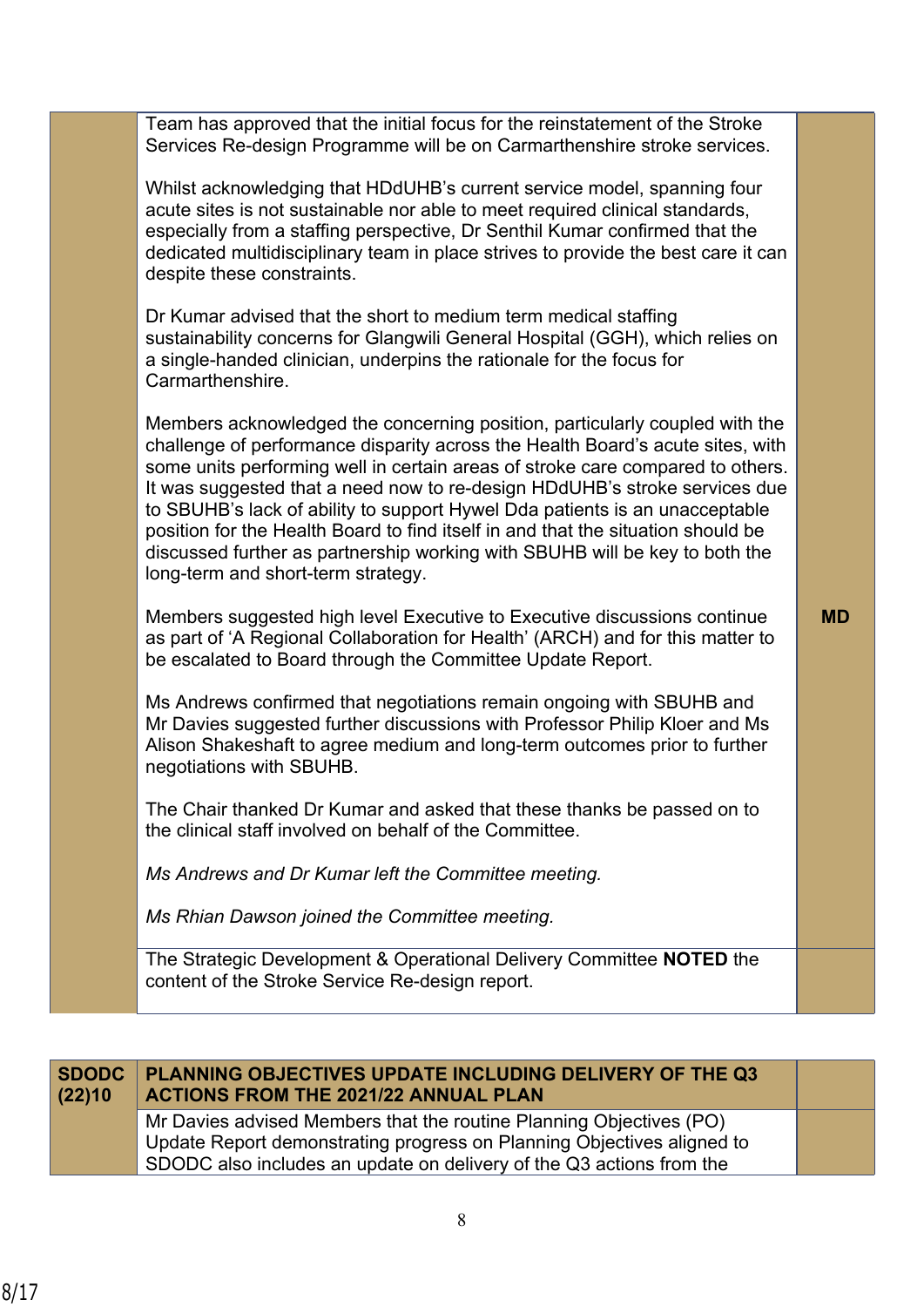Annual Recovery Plan for 2021/22.

Ms Paterson provided an update on PO 3I and advised that the various contractor professions contract reforms are currently at different timescales for completion. Ms Paterson informed Members that the revised General Medical Services (GMS) contract had been received in December 2021 with the detail of this currently being worked through and with full implementation expected in April 2022.

Ms Paterson provided detail on the dental contract reform where elements of Units of Dental Activity (UDAs) are being removed, and advised that further detail would be provided to consider hybrid models going forward. Ms Paterson further advised that Optometry represents a significant piece of work requiring primary legislation and subsequent negotiation as there is currently no existing Optometry contract in place. This will take significant resource requirements for the Health Board in terms of implementing the recommendations and while this may take some months to complete, Members were assured that the Health Board is working within existing frameworks and guidance, with weekly meetings in place with WG.

The Chair requested further information on PO 4E, making every contact count training for therapists. Mr Davies advised that meetings are taking place with Executive Directors to work through their current planning objectives with a view to presenting a revised list and recommendations to the Board in March 2022.

Ms Paterson asked Members to note that making every contact count remains very much a live concept, reiterating that practitioners take such opportunities on a daily basis in terms of taking steps to improve patient wellbeing. Consideration will need to be given to how the principle of this continues to be demonstrated in future.

Mr Davies confirmed that updated progress against each planning objective, together with an update on the transition to a new set of planning objectives, would be provided to the next Committee meeting in April 2022.

**LD**

In terms of the Planning Objectives Update, the Strategic Development & Operational Delivery Committee received an **ASSURANCE** on the current position regarding the progress of the Planning Objectives aligned to SDODC.

In terms of the Quarterly Annual Plan Monitoring Return, the Strategic Development & Operational Delivery Committee gained **ASSURANCE** from the overarching progress and the mitigations/actions in place to recover those actions noted as 'behind' which support Q3 of HDdUHB's 2021/22 Annual Recovery Plan.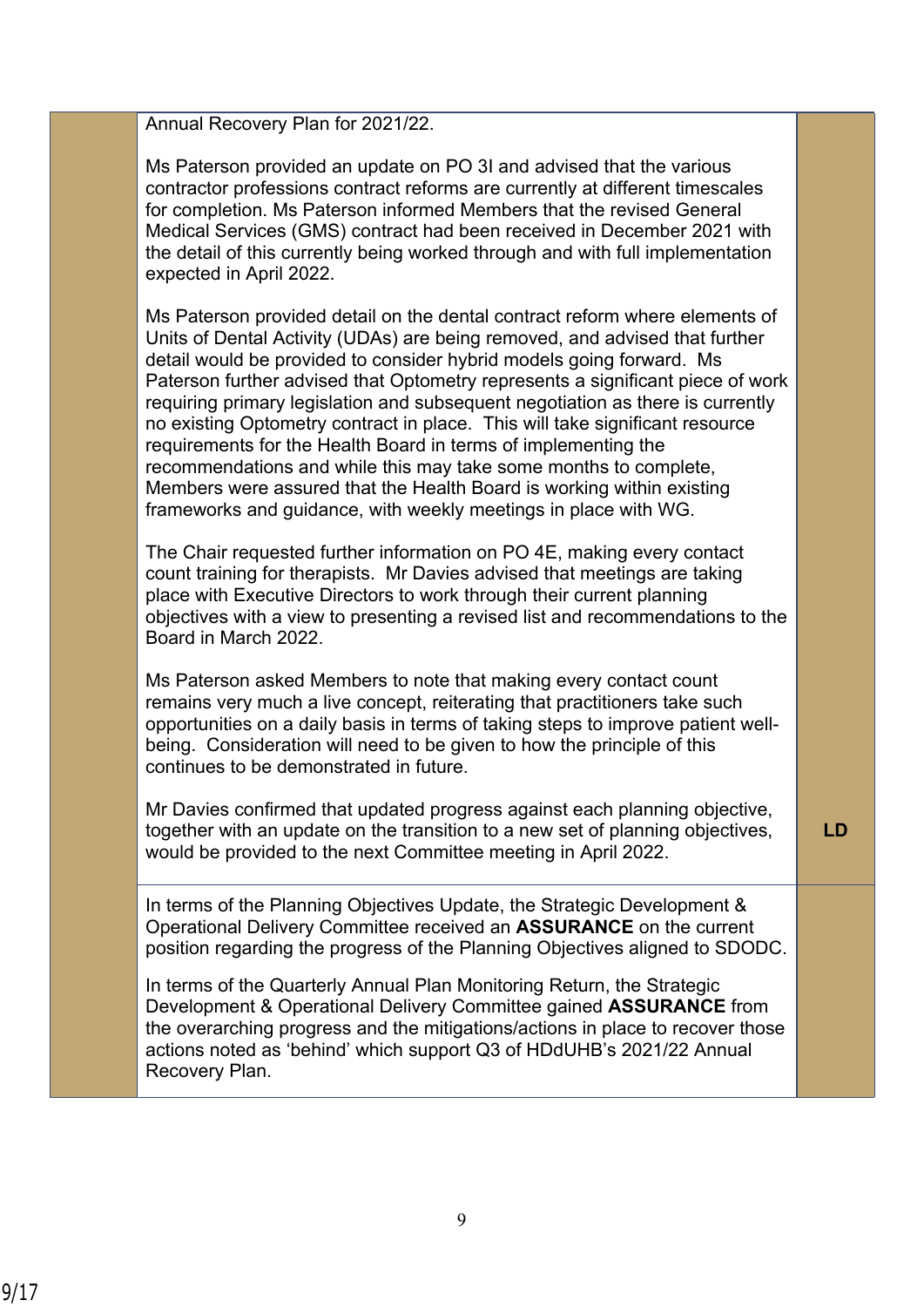| <b>SDODC</b><br>(22)11 | <b>PALLIATIVE CARE STRATEGY</b>                                                                                                                                                                                                                                                                                                                                                                                                                                                                                                                                                                                                                                                                                                                                                                                                                                                                                                                                                                                                                                                                                                                                                                                                                                                                                                                                                                                                                   |  |
|------------------------|---------------------------------------------------------------------------------------------------------------------------------------------------------------------------------------------------------------------------------------------------------------------------------------------------------------------------------------------------------------------------------------------------------------------------------------------------------------------------------------------------------------------------------------------------------------------------------------------------------------------------------------------------------------------------------------------------------------------------------------------------------------------------------------------------------------------------------------------------------------------------------------------------------------------------------------------------------------------------------------------------------------------------------------------------------------------------------------------------------------------------------------------------------------------------------------------------------------------------------------------------------------------------------------------------------------------------------------------------------------------------------------------------------------------------------------------------|--|
|                        | Ms Paterson presented the Palliative Care Strategy reminding Members that<br>a report had previously been presented to the Committee, setting out the<br>principles for palliative and end of life care. Members noted that Attain<br>Healthcare Consultancy had been commissioned to develop the strategy to a<br>position where it could be formally presented to SCODC to recommend the<br>strategy to the Board.                                                                                                                                                                                                                                                                                                                                                                                                                                                                                                                                                                                                                                                                                                                                                                                                                                                                                                                                                                                                                              |  |
|                        | Ms Paterson advised that this strategy now forms the basis for the way in<br>which Hywel Dda wishes to deliver and develop palliative care and end of life<br>service across the Health Board. However, one of the challenges remains the<br>fact that there is no single Directorate for palliative care and no single<br>identified budget, with the resource involved spread across the Health Board's<br>3 counties making it difficult to consolidate services. Ms Paterson confirmed<br>that the aim is to develop a regional approach in order that patients and their<br>families can receive an equitable level of care in whichever locality this is<br>delivered. Ms Paterson advised of increased interest from external<br>stakeholders in terms of developing the strategy with work currently being<br>undertaken to consider its implementation. Whilst as a Health Board there is<br>an acknowledgement of an insufficient level of medical and also nursing<br>cover, there needs to be a focus on what 'good' looks like in terms of models<br>of care elsewhere to facilitate delivery of a better service going forward.<br>Whilst recognising that implementing this strategy may raise challenges in<br>terms of workforce and financial resources, this would need to be considered<br>in line with other service challenges and may represent more of a re-<br>allocation of resources as opposed to an additional cost. |  |
|                        | The Strategic Development & Operational Delivery Committee NOTED the<br>Palliative Care Strategy supporting its presentation to the March 2022 Board<br>for approval.                                                                                                                                                                                                                                                                                                                                                                                                                                                                                                                                                                                                                                                                                                                                                                                                                                                                                                                                                                                                                                                                                                                                                                                                                                                                             |  |

| <b>SDODC</b><br>(22)12 | <b>DEMENTIA STRATEGY</b>                                                                                                                                                                                                                                                                                                                                                                                                                                         |  |
|------------------------|------------------------------------------------------------------------------------------------------------------------------------------------------------------------------------------------------------------------------------------------------------------------------------------------------------------------------------------------------------------------------------------------------------------------------------------------------------------|--|
|                        | Ms Rhian Dawson provided an introduction to the West Wales Care Dementia<br>Strategy commissioned by Attain Healthcare Consultancy, confirming its final<br>draft status prior to presentation to the Board. Ms Dawson informed Members<br>that dementia presents a significant challenge to both Hywel Dda's population<br>and the health and care organisations in the region given the demographic<br>and epidemiological projections over the next 10 years. |  |
|                        | Ms Dawson provided Members with detail on the WG funding received with a<br>£9 million allocation made available via the Integrated Care Fund (ICF) across<br>Wales, £1.249 million of which has been allocated to the West Wales                                                                                                                                                                                                                                |  |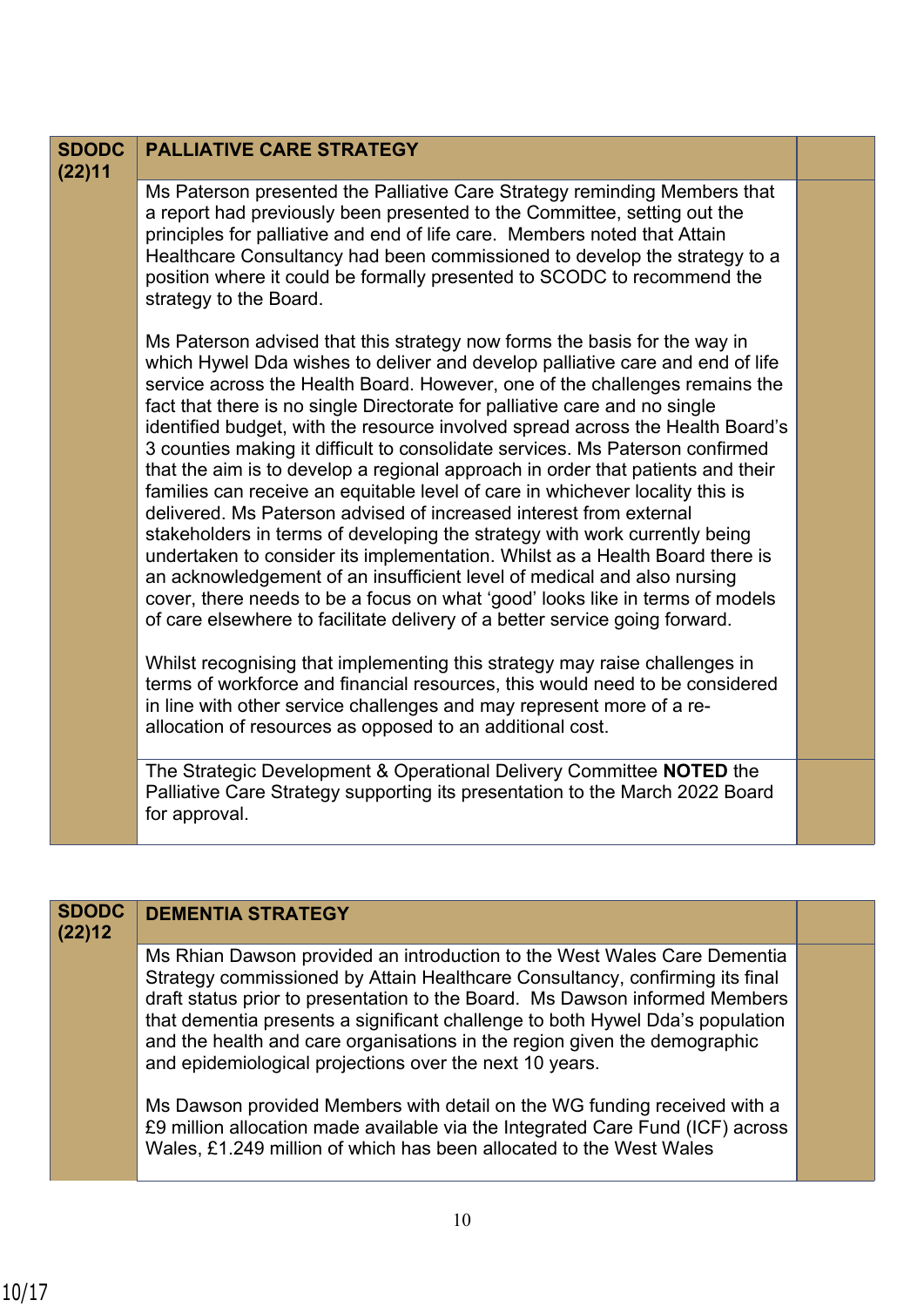| Regional Partnership Board (WWRPB) for local development and<br>implementation.                                                                                                                                                                                                                                                                                                                                                                      |           |
|------------------------------------------------------------------------------------------------------------------------------------------------------------------------------------------------------------------------------------------------------------------------------------------------------------------------------------------------------------------------------------------------------------------------------------------------------|-----------|
| Ms Dawson confirmed the positive stakeholder engagement in place across<br>health, social and third sector provision and also confirmed that the voice of<br>those living with dementia and their families had been well articulated<br>throughout the strategy.                                                                                                                                                                                     |           |
| Ms Dawson advised that the recommendations within the strategy are firmly<br>aligned to the Health Board's objectives in terms of improving patient<br>outcomes and the prevention agenda, with the Dementia Steering Group<br>established having proved particularly useful in engaging with external<br>organisations.                                                                                                                             |           |
| Ms Dawson confirmed that WG has endorsed the strategy which is clearly<br>aligned to the All Wales Dementia Action plan and its priority areas.                                                                                                                                                                                                                                                                                                      |           |
| Members requested further information on carer involvement given the<br>absence of detail on this within the strategy. Ms Dawson confirmed that<br>carers had been very much a part of stakeholder engagement contributing<br>widely via a number of different forums and undertook to consider<br>strengthening this within the strategy if required. Members agreed this could<br>be added to the covering report seeking approval from the Board. | <b>RD</b> |
| Ms Dawson updated Members on a further piece of work being undertaken in<br>conjunction with the Regional Workforce Development Group that will<br>facilitate training and education for those living with dementia, their families<br>and carers, and looked forward to presenting this to the Committee in due<br>course.                                                                                                                          | <b>RD</b> |
| Ms Dawson left the Committee meeting.                                                                                                                                                                                                                                                                                                                                                                                                                |           |
| The Strategic Development & Operational Delivery Committee CONSIDERED<br>and <b>ENDORSED</b> the West Wales Care Partnership Dementia Strategy for<br>presentation to Public Board in March 2022 for approval.                                                                                                                                                                                                                                       |           |
|                                                                                                                                                                                                                                                                                                                                                                                                                                                      |           |

| <b>SDODC</b> | <b>RPB POPULATION ASSESSMENT (SSWBA)</b>                                                                                                                                                                                            |  |
|--------------|-------------------------------------------------------------------------------------------------------------------------------------------------------------------------------------------------------------------------------------|--|
| $(22)$ 13    | Ms Paterson presented the RPB population assessment, which represents a<br>legal requirement to complete in each local Government electoral cycle and is<br>co-ordinated by the Regional Programme Management team.                 |  |
|              | Ms Paterson advised that this represents the second such population needs<br>assessment that has been undertaken in the region, with the first being<br>completed in 2017.                                                          |  |
|              | This latest assessment will be published on both the Health Board's and the<br>Regional Partnership Board's website, together with its supplementary<br>documents in order to make publicly available the data that sits behind the |  |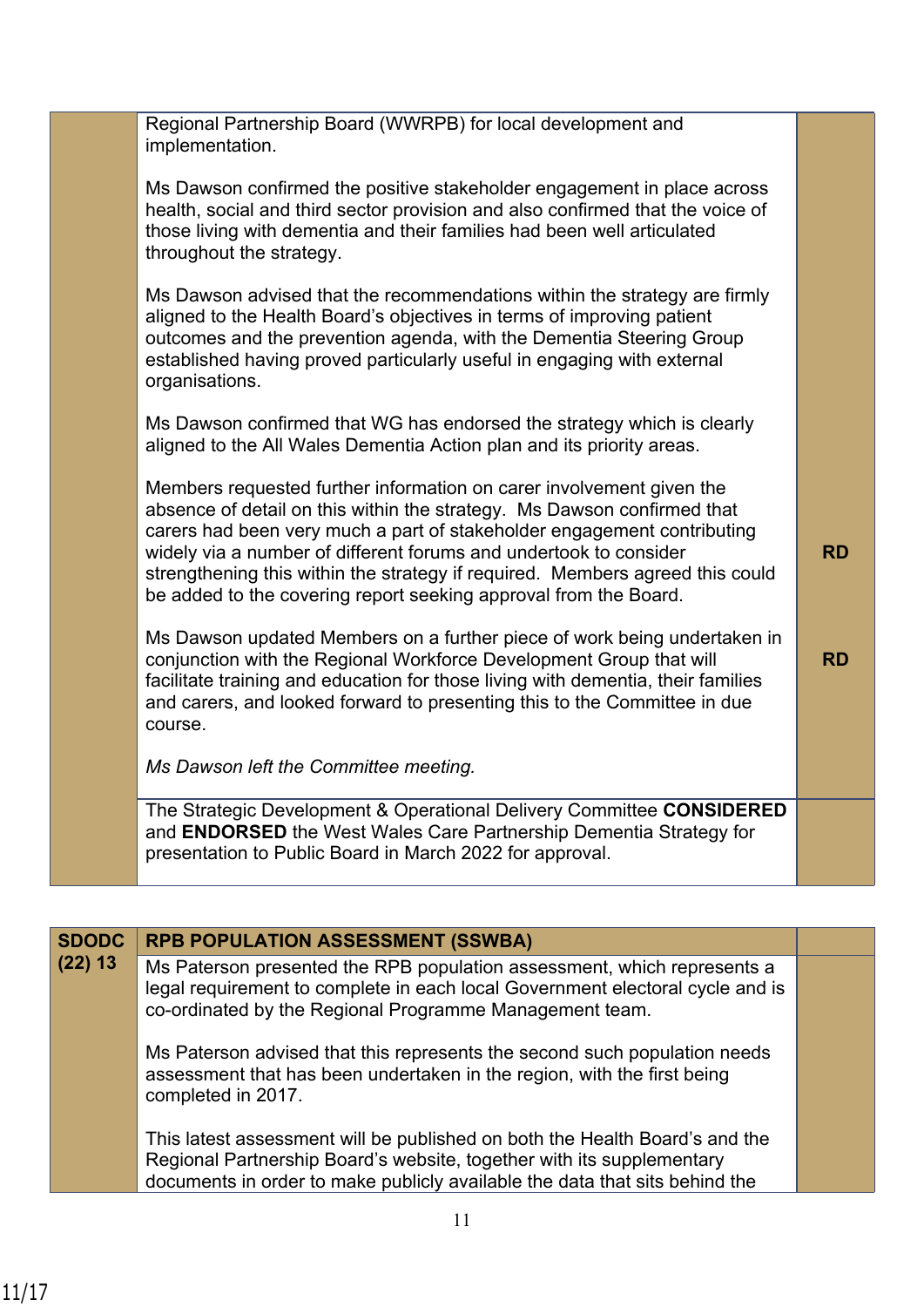| report, with the expectation also of taking these through the Board and<br>Council for approval. This will then be brought together with the Market<br>Stability Report to produce an Area Plan for the region and to ensure linkages<br>with the Health Board's Strategy over the next 7 years.                        |  |
|-------------------------------------------------------------------------------------------------------------------------------------------------------------------------------------------------------------------------------------------------------------------------------------------------------------------------|--|
| The Strategic Development & Operational Delivery Committee NOTED the<br>RPB Population Assessment (SSWBA) which has been developed by the<br>Regional Partnership Board, in line with legislative requirements and NOTED<br>that the final version will be presented to the Public Board for approval in due<br>course. |  |

| <b>SDODC</b><br>(22)14 | <b>PSBs WELL-BEING ASSESSMENTS (WBFGA)</b>                                                                                                                                                                                                                                                                                                                                                                                                                                                                                                                                                                                                                                                     |           |
|------------------------|------------------------------------------------------------------------------------------------------------------------------------------------------------------------------------------------------------------------------------------------------------------------------------------------------------------------------------------------------------------------------------------------------------------------------------------------------------------------------------------------------------------------------------------------------------------------------------------------------------------------------------------------------------------------------------------------|-----------|
|                        | Mr Davies provided a brief introduction on the Public Services Board (PSB)<br>Well-being Assessments that provide a legislative framework aimed at<br>improving the social, economic, environmental and cultural well-being of<br>Wales of which HDdUHB has both individual and collective responsibilities.<br>Mr Davies advised that due to timing issues, the plans themselves are<br>unavailable for this SDODC meeting, hence sharing an interim report for<br>information.                                                                                                                                                                                                               |           |
|                        | Ms Jan Batty advised that this item links to the previous agenda item and<br>focuses on the environment, cultural, social and economic well-being of the<br>population covering the wider determinants of health. Ms Batty confirmed that<br>Local Authorities (LA) take the lead on this piece of work with engagement<br>and contribution from the Health Board.                                                                                                                                                                                                                                                                                                                             |           |
|                        | Mr Iwan Thomas declared an interest in this item as a Member of<br>Pembrokeshire PSB Pembrokeshire, and explained that the three PSBs in<br>the Hywel Dda area and the RPB have worked in partnership to align the<br>development of the Local Assessment of Well-being Assessment and<br>Population Assessment to provide a standardised approach. It was noted that<br>only 1,333 responses (out of a potential 4,500 population) had been received<br>to the online survey which is lower than the number responding to the 2017<br>survey. The Committee acknowledged the limitations of this, as set out in the<br>interim report, in terms of a true reflection of the wider population. |           |
|                        | The Chair requested that this item be placed on the Committee Forward<br>Work Programme with future reports to be scheduled in the summer.                                                                                                                                                                                                                                                                                                                                                                                                                                                                                                                                                     | <b>MD</b> |
|                        | The Strategic Development & Operational Delivery Committee NOTED:<br>the overview of the Heath Board's involvement in the process of<br>developing the PSB Assessments of Local Well-being;<br>the well-being survey report prepared by HDdUHB to summarise the<br>responses to the health and well-being questions within the regional<br>Well-being Survey; and                                                                                                                                                                                                                                                                                                                              |           |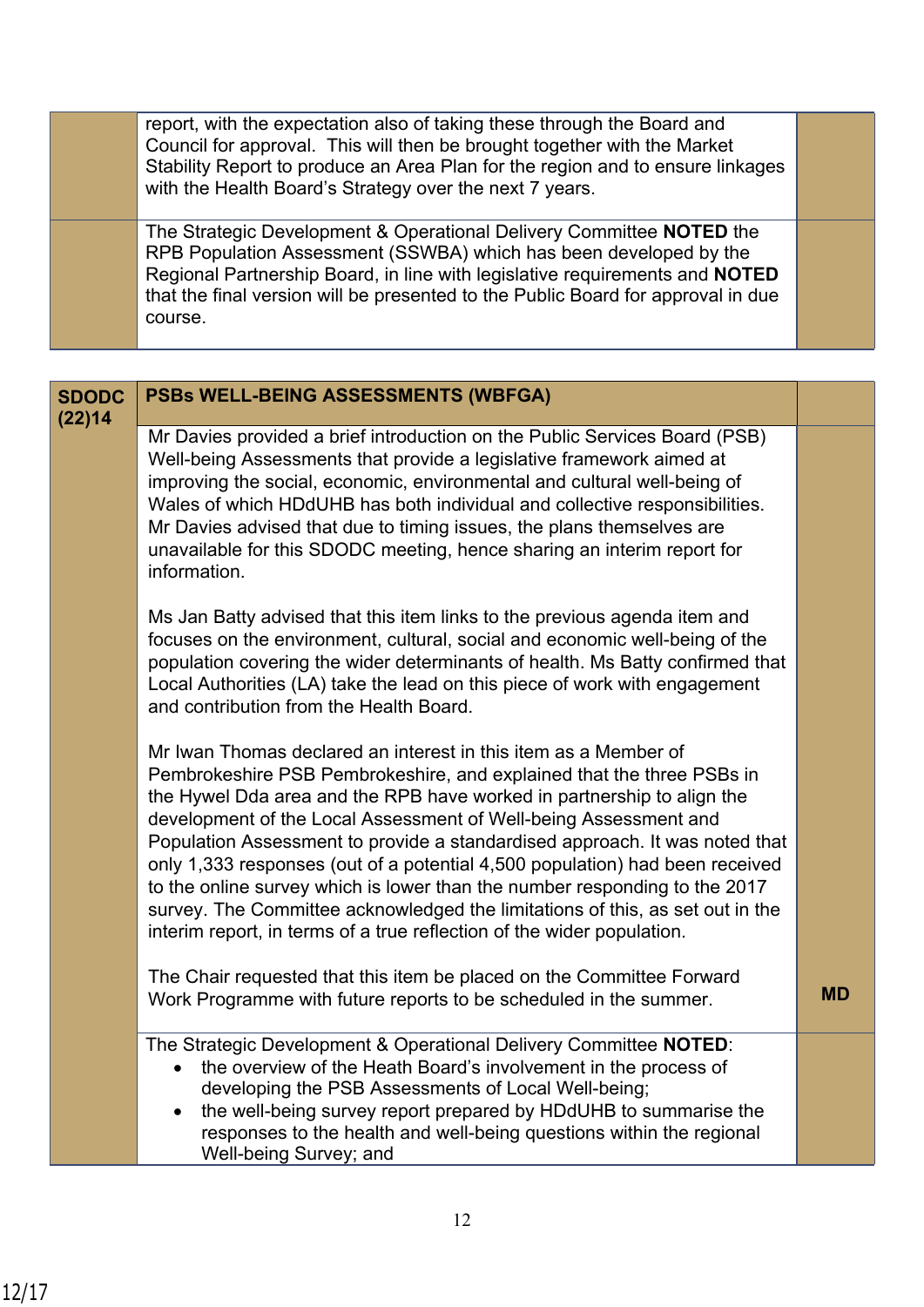|              | the proposed timelines for approval of the Local Assessments of Well-<br>being by each PSB, and subsequent presentation to SDODC and<br>Board.                                                                                                                                                                            |           |
|--------------|---------------------------------------------------------------------------------------------------------------------------------------------------------------------------------------------------------------------------------------------------------------------------------------------------------------------------|-----------|
|              |                                                                                                                                                                                                                                                                                                                           |           |
| <b>SDODC</b> | <b>RPB MARKET STABILITY REPORT</b>                                                                                                                                                                                                                                                                                        |           |
| (22)15       | Ms Paterson advised that the RPB Market Stability report links to previous<br>agenda items and represents a WG requirement for the Health Board,<br>working together with its LA partners through the Regional Partnership Board,<br>to assess the sufficiency of care and support services within the Hywel Dda<br>area. |           |
|              | Ms Paterson further advised that a second element of the report considers the<br>stability of those services regulated by Care Inspectorate Wales (CIW) which<br>has become paramount as a consequence of the pandemic.                                                                                                   |           |
|              | Ms Paterson informed Members that during the past two years, particular<br>challenges have been seen around the stability of services especially for older<br>people in terms of the care market and also around services for dementia and<br>fostering support.                                                          |           |
|              | The Chair requested confirmation that plans would be developed following the<br>local government elections. Ms Paterson confirmed that further reports and<br>an action plan would be brought back to SDODC in due course.                                                                                                | <b>JP</b> |
|              | Ms Paterson left the Committee meeting.                                                                                                                                                                                                                                                                                   |           |
|              | The Strategic Development and Operational Delivery Committee NOTED the<br>Market Stability Report produced on a regional basis to enhance<br>understanding of the regional market for care and support, in line with<br>legislative requirements.                                                                         |           |
|              |                                                                                                                                                                                                                                                                                                                           |           |
| <b>SDODC</b> | A REGIONAL COLLABORATION FOR HEALTH (ARCH) UPDATE                                                                                                                                                                                                                                                                         |           |
| (22)16       | Mr Davies provided Members with an update on the activities of the ARCH                                                                                                                                                                                                                                                   |           |

portfolio and regional discussions between HDdUHB, Swansea Bay University Health Board (SBUHB) and Swansea University for the period December 2021 to February 2022.

Mr Davies confirmed the clear set of plans in place in a number of areas, with this report focusing on service plans that are in the early stages of development.

Members suggested it would be useful to present this information to Board in the future and Mr Davies confirmed that this information would be referenced within the Health Board's 3 Year Plan.

The Strategic Development and Operational Delivery Committee **NOTED** the HDdUHB and SBUHB regional discussions and the ARCH Portfolio Summary Update.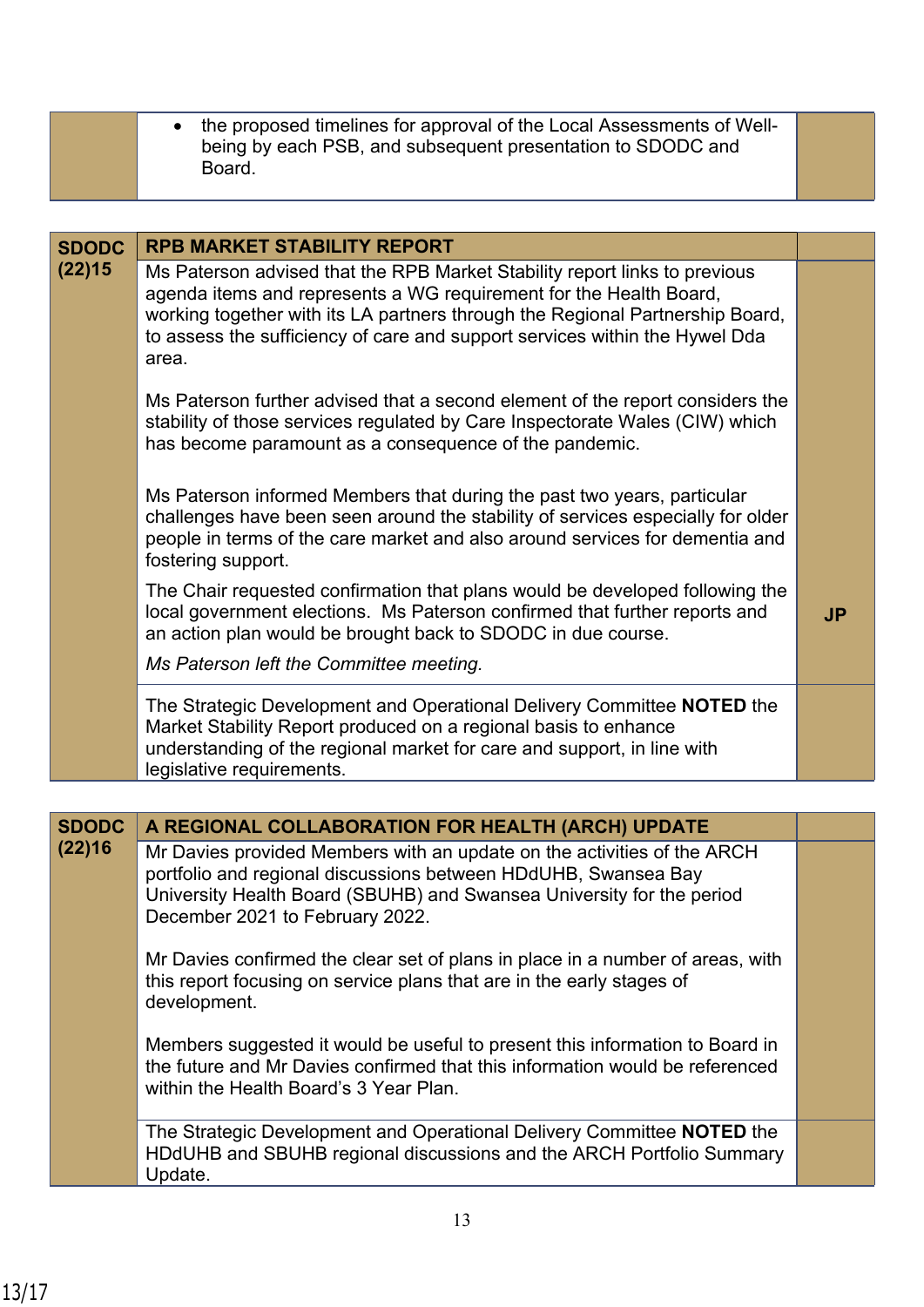| <b>SDODC</b>           | <b>MONITORING WELSH HEALTH CIRCULARS (WHCs)</b>                                                                                                                                                                                                                                                                                                                                                                                                                                                                                                                                                                                                                                                                            |           |
|------------------------|----------------------------------------------------------------------------------------------------------------------------------------------------------------------------------------------------------------------------------------------------------------------------------------------------------------------------------------------------------------------------------------------------------------------------------------------------------------------------------------------------------------------------------------------------------------------------------------------------------------------------------------------------------------------------------------------------------------------------|-----------|
| (22)17                 | Mr Lee Davies advised Members that the Monitoring Welsh Health Circulars<br>(WHCs) report is presented to the Committee to provide assurance to<br>Members on the management of WHCs within the Executive Director/<br>Supporting Officer areas of responsibility.                                                                                                                                                                                                                                                                                                                                                                                                                                                         |           |
|                        | No questions or comments were received from Members.                                                                                                                                                                                                                                                                                                                                                                                                                                                                                                                                                                                                                                                                       |           |
|                        | The Strategic Development and Operational Development Committee<br>RECEIVED assurance on the management of WHCs within the Lead<br>Executive Director and Supporting Officer areas of responsibility, particularly<br>in respect of understanding when the WHC will be delivered, any barriers to<br>delivery, impacts of non/late delivery and assurance that the risks associated<br>with these are being managed effectively.                                                                                                                                                                                                                                                                                           |           |
| <b>SDODC</b><br>(22)18 | <b>DISCRETIONARY CAPITAL PROGRAMME 2021/22 AND CAPITAL</b><br><b>GOVERNANCE UPDATE REPORT</b>                                                                                                                                                                                                                                                                                                                                                                                                                                                                                                                                                                                                                              |           |
|                        | Mr Paul Williams joined the Committee meeting.                                                                                                                                                                                                                                                                                                                                                                                                                                                                                                                                                                                                                                                                             |           |
|                        | Mr Paul Williams provided Members with a progress update on the 2021/22<br>Discretionary Capital Programme (DCP), Capital Schemes Governance, and<br>also sought the Committee's endorsement for the proposed Capital Plan for<br>2022/23, prior to onward submission to the Board.                                                                                                                                                                                                                                                                                                                                                                                                                                        |           |
|                        | Mr Williams advised of the significant progress made on delivery for 2021/22,<br>and that since the most recent report to the Committee, slippage at national<br>level has meant that £350k has been secured for IT replacement and £643k<br>for mobile x-ray equipment.                                                                                                                                                                                                                                                                                                                                                                                                                                                   |           |
|                        | Mr Williams informed Members of the challenging position for 2022/23 given<br>the unexpected 24% decrease (circa £2m) in DCP allocation announced by<br>WG in January 2022. Given that IT and equipment had received more of a<br>share from previous year's allocations, the balance of available resources<br>(over £5m) would now be going into Estates infrastructure and statutory. Mr<br>Williams confirmed that the proposed allocation of DCP had been discussed<br>at the most recent Executive Team meeting and included in the report to<br>SDODC is a summary of what the Health Board can and cannot spend the<br>funding on, recognising the balancing act to address for the forthcoming<br>financial year. |           |
|                        | The Chair suggested that the reduction in available capital for 2022/23 be<br>escalated to Board as a matter of concern.                                                                                                                                                                                                                                                                                                                                                                                                                                                                                                                                                                                                   | <b>MD</b> |
|                        | Mr Thomas provided an update on the Cross Hands Health Centre advising<br>that the Outline Business Case (OBC) is currently being progressed to<br>incorporate the increased capital costs and to reflect WG's Decarbonisation                                                                                                                                                                                                                                                                                                                                                                                                                                                                                             |           |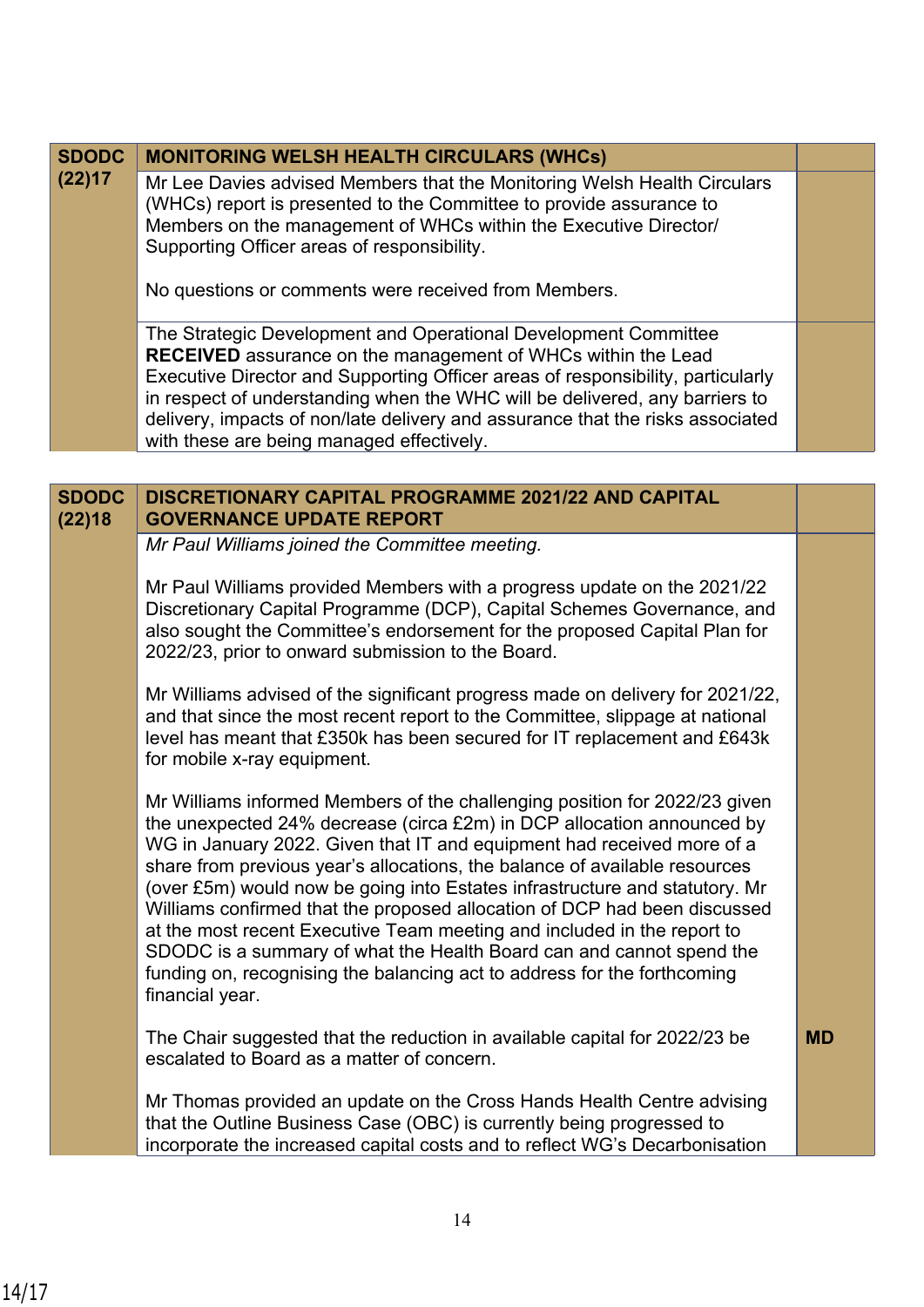Strategy. It is anticipated that the revised OBC will now be available by the end of March 2022.

Members were informed that the Women & Children Phase II timeline remains a challenging although improving position, with the staff involved now having moved into the new Special Care Baby Unit (SCBU) and due to move into the new Delivery Suite by the end of March 2022.

Members were also informed that the Cardigan Integrated Care Centre will be subject to a full Gateway 5 review by the WG Assurance Hub in March 2022 to consider any lessons that could be learned for future schemes.

The Strategic Development and Operational Delivery Committee **NOTED**:

- the position against the 2021/22 CRL
- the additional capital bids submitted and approved by WG
- the Capital Governance update
- the plan for PPE reports

The Strategic Development and Operational Delivery Committee **ENDORSED** the Capital Programme for 2022/23 for onward ratification by the Board

## **CAPITAL GOVERNANCE REVIEW – MANAGEMENT RESPONSE AND ACTION PLAN SDODC (22)19**

Mr Williams presented the Capital Governance Review to Members together with an update on the management response and action plan following the recent Internal Audit undertaken. Members noted that following presentation of the report and discussion at ARAC in December 2021, the action plan is now considered appropriate for ongoing monitoring by SDODC.

Mr Williams confirmed that actions against the 12 recommendations are on track, however highlighted the following two:

- Consideration to be given to Sub-Committee and Group delegated approval limits – further consideration to be given here.
- To establish an internal scrutiny process for Business Cases prior to presentation to Executive Team – this will require resourcing and will need to be built into the timelines for approval; additional time may therefore be required for implementation.

Prof. Gammon, on behalf of the Committee, commended Mr Williams and the Capital Planning team on their approach to this Internal Audit review, demonstrating the learning ethos of the organisation in terms of how capital programmes are managed. Mr Williams undertook to pass the Committees thanks to the team involved.

## *Mr Williams left the Committee meeting.*

The Strategic Development & Operational Delivery Committee **TOOK ASSURANCE** from the Capital Governance Review report that progress is being made to deliver against the actions identified in the Management Response to the Capital Governance Review.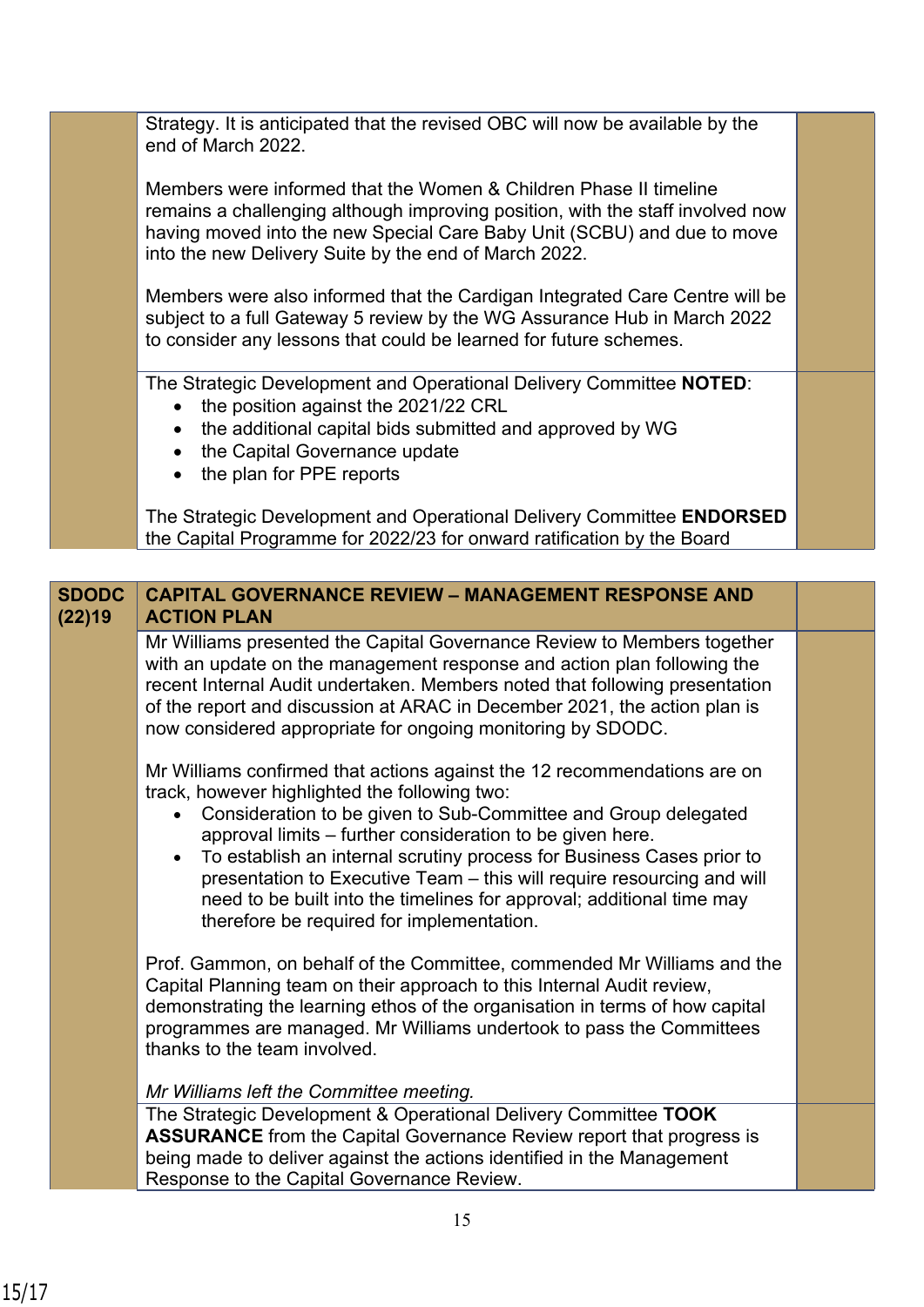| <b>SDODC</b><br>(22)20 | <b>CAPITAL, ESTATES &amp; INFORMATION MANAGEMENT &amp; TECHNOLOGY</b><br>SUB COMMITTEE UPDATE REPORT AND REVIEW OF TERMS OF<br><b>REFERENCE</b>                                         |  |
|------------------------|-----------------------------------------------------------------------------------------------------------------------------------------------------------------------------------------|--|
|                        | Mr Davies presented the Capital, Estates and IM&T Sub Committee Update<br>Report and revised Terms of Reference to Members following its annual<br>review.                              |  |
|                        | Mr Iwan Thomas confirmed as a Member of the Sub-Committee that he had<br>been content with the changes including the change of title.                                                   |  |
|                        | The Strategic Development & Operational Delivery Committee NOTED the<br>Sub-Committee Update Report APPROVED the revised Capital, Estates and<br>IM&T Sub Committee Terms of Reference. |  |

| <b>SDODC</b> | <b>CORPORATE RISKS ALLOCATED TO SDODC</b>                                                                                                                                                                                                                |  |
|--------------|----------------------------------------------------------------------------------------------------------------------------------------------------------------------------------------------------------------------------------------------------------|--|
| (22)21       | Members discussed the corporate risks presented to the Committee and the<br>controls in place noting the planned actions in train for implementation within<br>the stated timescales.                                                                    |  |
|              | The Chair noted that the increasing risk score of Risk 1027 – Delivery of the<br>Quarter 3 Operating Plan - is reflective of the current situation in terms of<br>activity around the Omicron COVID-19 variant.                                          |  |
|              | The Strategic Development & Operational Delivery Committee RECEIVED<br><b>ASSURANCE that:</b>                                                                                                                                                            |  |
|              | All identified controls are in place and working effectively.<br>$\bullet$<br>All planned actions will be implemented within stated timescales and<br>$\bullet$<br>will reduce the risk further and/or mitigate the impact, if the risk<br>materialises. |  |

| <b>SDODC</b> | OPERATIONAL RISKS ALLOCATED TO SDODC                                                                                                                                                                                                              |              |
|--------------|---------------------------------------------------------------------------------------------------------------------------------------------------------------------------------------------------------------------------------------------------|--------------|
| (22)22       | Members discussed the operational risks allocated to the Committee.<br>Members agreed that a number of these risks had been discussed during<br>earlier items on the agenda and had no further observations or comments to<br>make.               |              |
|              | It was noted that Risk 1126, Women & Children Phase II Project Risk, had not<br>been updated since the previous report and an update was requested to be<br>included in the next iteration of the Operational Risks Allocated to SDODC<br>report. | <b>AC/LD</b> |
|              | The Strategic Development & Operational Delivery Committee REVIEWED<br>and SCRUTINISED the risks included within the Operational Risk report.                                                                                                     |              |